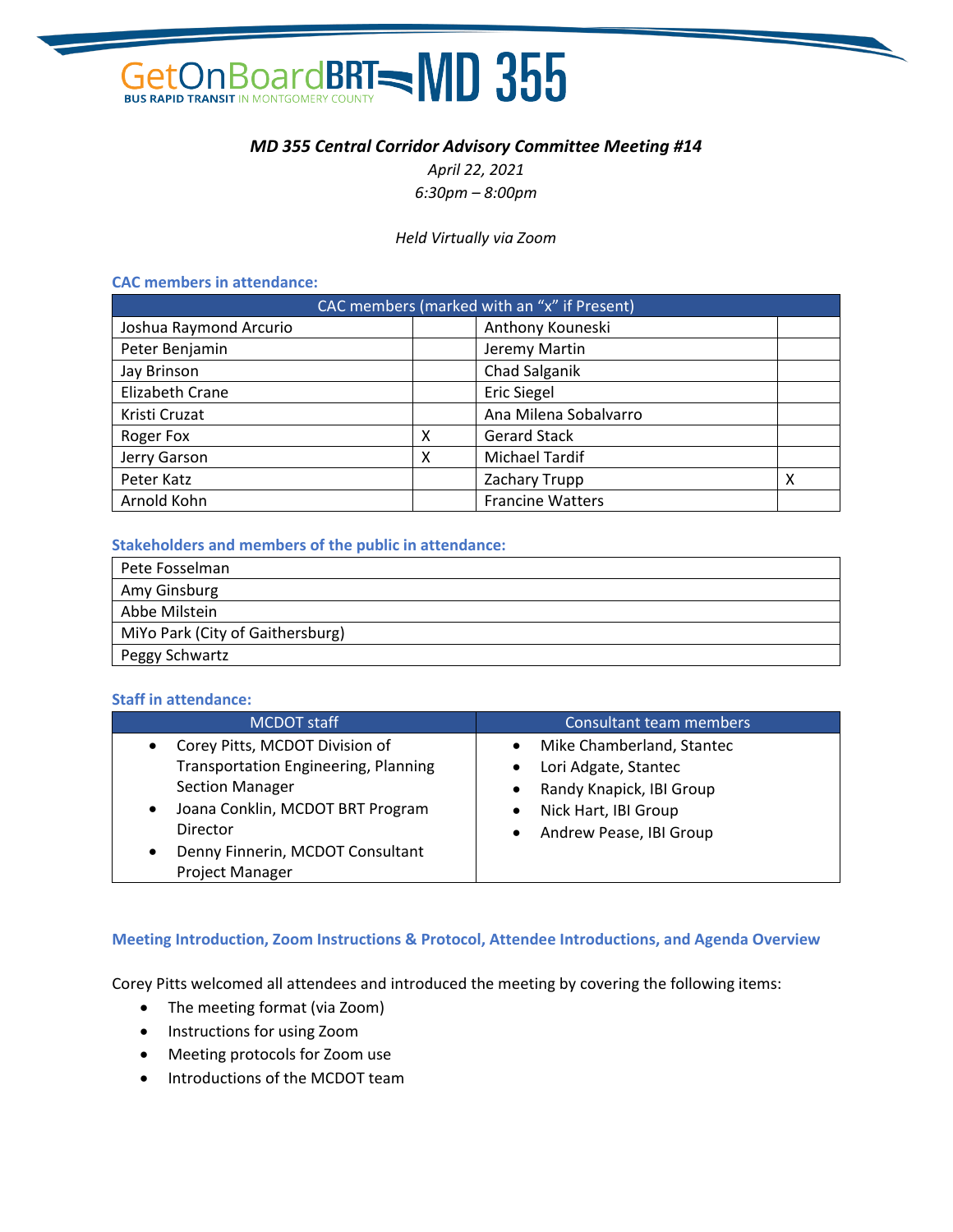# BoardBRT=MD 355 **BUS RAPID TRANSIT IN MONTGOMERY COUNT**

Denny Finnerin continued the meeting overview by introducing the consultant team members in attendance, as well as providing an overview of the agenda and a summary of the meeting objectives.

# **MD 355 Bus Rapid Transit Project Refresher**

Denny Finnerin provided a refresher about the MD 355 BRT project by covering the following items:

- Project purpose
- Overview of MCDOT's FLASH BRT Program
- MD 355 corridor overview
- Project design segments
- Overview of Alternative B Modified, which was the selected outcome as a result of Phase 2 Planning efforts
- Project update regarding progress made, current schedule, and key milestones

# **MD 355 Project Update & Schedule**

Denny Finnerin provided an update about the project status and its schedule by covering the following items:

- Current status of the project
- Progress made and work still to come
- Project timeline
- Key milestones

## **Presentation & Focused Discussion**

Randy Knapick facilitated the detailed presentation, starting with an overview of BRT service planning, which covered the following topics:

- BRT service planning refinement
- Overview of the alignment shared by the planned 355 BRT and Veirs Mill Road BRT
- The initial Phase 2 service plan, which includes four route patterns (Clarksburg to Montgomery College-Rockville, Germantown to Montgomery College-Rockville, Lakeforest Transit Center to Grosvenor Metro, and Montgomery College-Rockville to Bethesda)
- A summary of proposed revisions to the service plan, with four altered route patterns (Clarksburg to Shady Grove, Milestone to Shady Grove, Lakeforest Transit Center to Grosvenor/White Flint Metro, and Montgomery College-Rockville to Bethesda)

To conclude this section of the presentation, Randy paused to allow for questions and group discussion:

Q #1:

Jerry Garson: Stated that WMATA has proposed reducing service to one train per half hour to Shady Grove and stopping the rest at Grosvenor Station. Jerry stated that 30-40% of stores at Clarksburg are already shut down for good. Jerry asked If WMATA has 30-min service only, is the BRT service viable? Jerry states that he doesn't think that rail will come back, and commuters will probably only be going into DC between Tuesday and Thursday each week.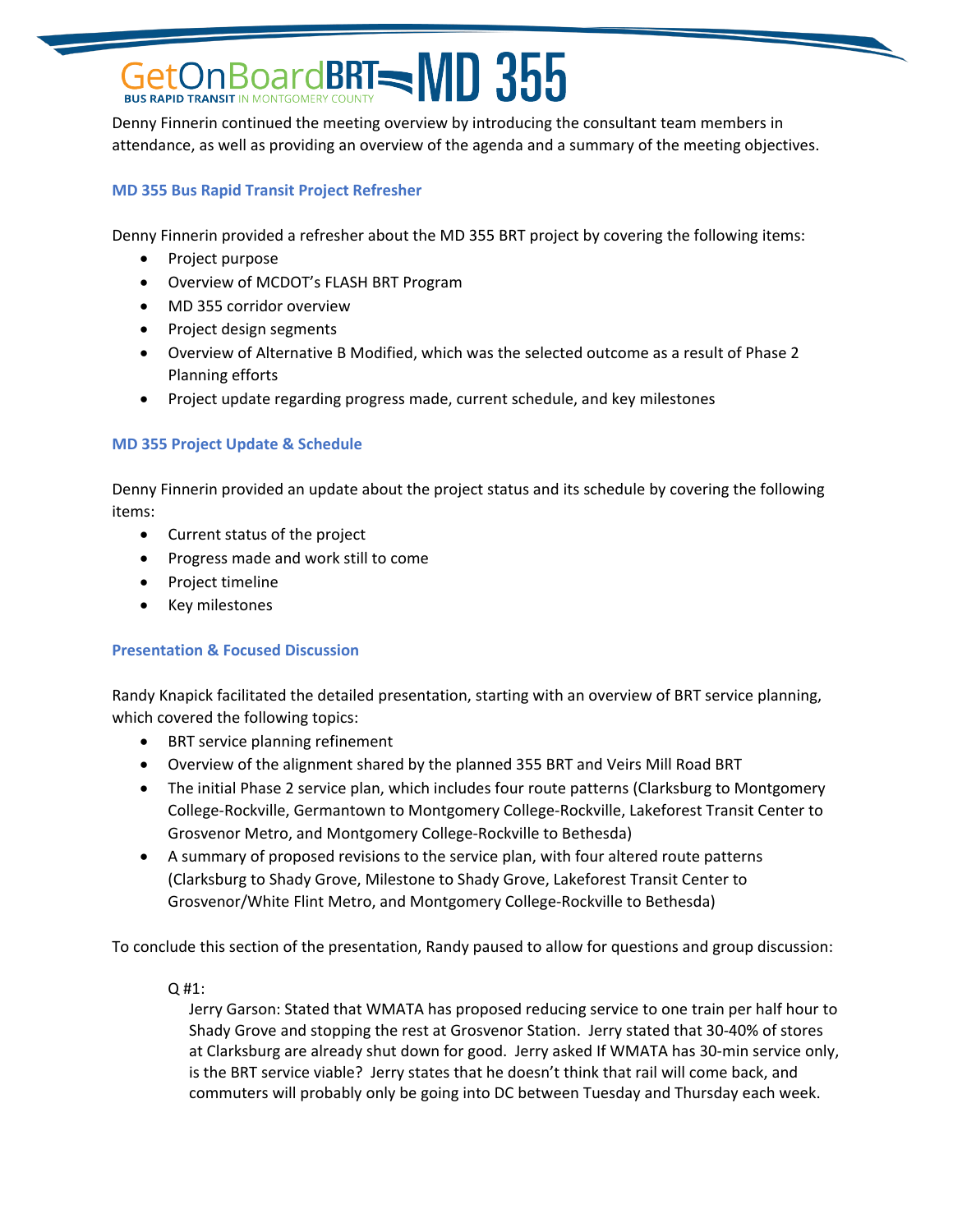# $\alpha$ ard**BRT** $=$ **MD 355 BUS RAPID TRANSIT IN MONTGOMERY COUNT**

Jerry thinks that FLASH on 29 is getting ridership now just because it is free and that we should think about whether or not our plan is viable.

#### R #1:

Randy Knapick: Responded by stating that the BRT plans are based on 2040 projections, but that Jerry brings up good points about how transit will change. Randy explained that plans in southern two thirds of the corridor are geared toward transit dependent travel, and that the real goal serving north of Germantown is providing quality transit for people's daily living needs. Randy stated that service workers in Milestone area, Montgomery College area, etc., can be served by BRT, which is geared toward those users more so than commuters and who may often ride an express service instead.

#### Discussion:

Jerry Garson: Continued the discussion by asking if the project team is going to redo the traffic analysis on 355? Jerry stated that traffic patterns have totally changed, with peak traffic now on Saturdays, and that weekday peaks occur anytime between 6am and 12 noon. Jerry thinks that the project team should be cognizant of what WMATA is going to do. Jerry asked if the project team is going to have a bus going to a closed Metro station? Jerry stated that all indications show many people will not be vaccinated, and COVID will last a long time.

Randy Knapick: Stated that the project team is looking at traffic very closely with the State Highway Administration (SHA), and that it is looking at changed commute patterns to make sure project is responsive. Randy also stated that since BRT runs through traffic, traffic analysis makes a difference in how BRT will perform.

Jerry Garson: Stated that peak traffic times have changed countywide.

#### $Q#2$ :

Meeting Participant: Asked how FLASH is performing on Route 29.

R #2:

Corey Pitts: Responded by stating that he hasn't looked at specific ridership data. Corey explained that, anecdotally, the route is performing very well compared with other routes with 7.5 minute headways during peaks currently. Corey explained that there are two route patterns currently that perform with that headway, and that there is an off-peak 15 minute frequency. Corey states that the County looking into station design issues and that Ride On staff is reporting that the service is operating well without the normal hiccups/bugs that are typical for new routes. Thinking about constructability of stations, Corey stated that the County wants to consider lessons learned and will continue to monitor 29 FLASH service.

Q #3:

Abbe Milstein: Asked if there is any consideration of running a BRT line into White Flint? Abbe stated that her question has to do with Mark Elrich's idea for a COVID-19 global response center at White Flint.

R #3: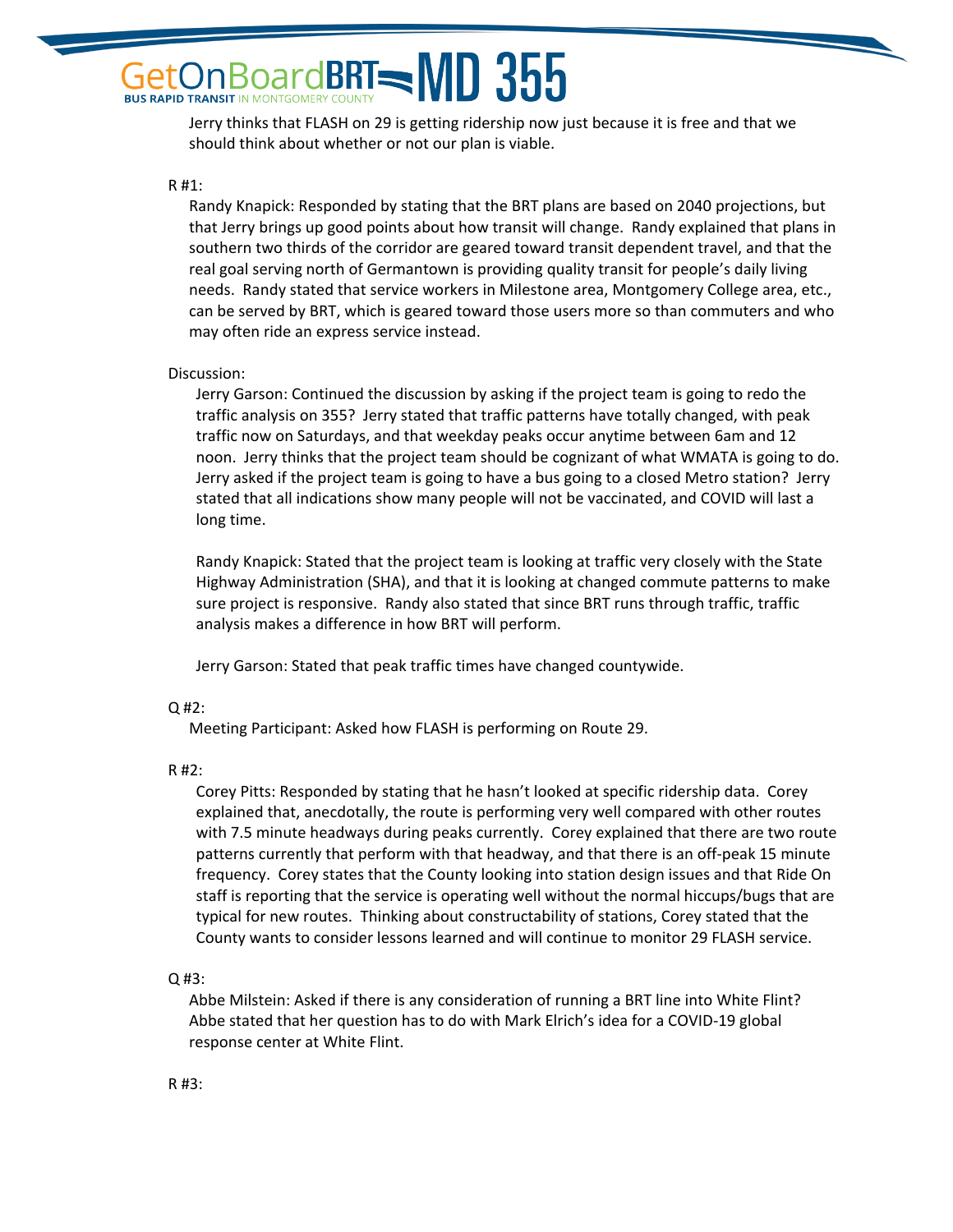# BoardBRT=MD 355 **BUS RAPID TRANSIT IN MONTGOMERY COUNT**

Randy Knapick: Explained that the project team is looking at proposed redevelopments at White Flint, which would be served by 355 BRT, and that numerous lines would provide good frequent service in White Flint vicinity.

Continuing the presentation, Randy proceeded to provide details about the BRT runningway, which covered the following topics:

- BRT runningway refinement
- A detailed summary of Segment 3 (Dodge Street to College Parkway)
- A detailed summary of Segment 5 (Montgomery Village Avenue to Summit Avenue)
- A description of corridor-wide preliminary engineering refinements, including next steps related to design and analysis

To conclude this section of the presentation, Randy paused to allow for questions and group discussion:

# $Q#1$ :

Jerry Garson: Asked whether or not these discussions are based on conversations with property owners. Jerry stated that he thinks right now property owners would be happy to get rid of their properties at low prices since there are lots of commercial and office vacancies, which might be promising for imminent domain.

# R #1:

Randy Knapick: Responded by explaining that as the project team looks at Segments 3 and 5, it is responding to input from cities, not property owners. Randy explained that once the project team has design alternatives that are more solidified, it could reach out to property owners.

# Discussion:

Jerry Garson: Continued the discussion by stating that people want to work from home and that governments have an interest in keeping properties owned. Jerry explained that things are changing and that the team has to redo traffic models and rethink where people are working. Jerry stated that there are many vacant stores and for lease signs along Rockville Pike.

Randy Knapick: Explained that these are things that would be brought forth to city governments, which would be the ultimate decision-makers.

D. Finnerin: Stated that one thing important to remember is that the team isn't planning this for today's scenario, but for 10-20-30 years into the future. Denny stated that the team is not necessarily looking at parcels as they exist today, but at their development potential, particularly in central area of Rockville Pike, where many commercial buildings are older. Denny explained that these could potentially be redeveloped in the future into more mixed commercial-residential-retail developments, which is how the cities are considering these parcels wanting to minimize impacts as much as possible. Denny stated that there is an understanding about the existence of unknowns and that the team is navigating an interesting environment, but is continuing to move forward with a future goal in mind.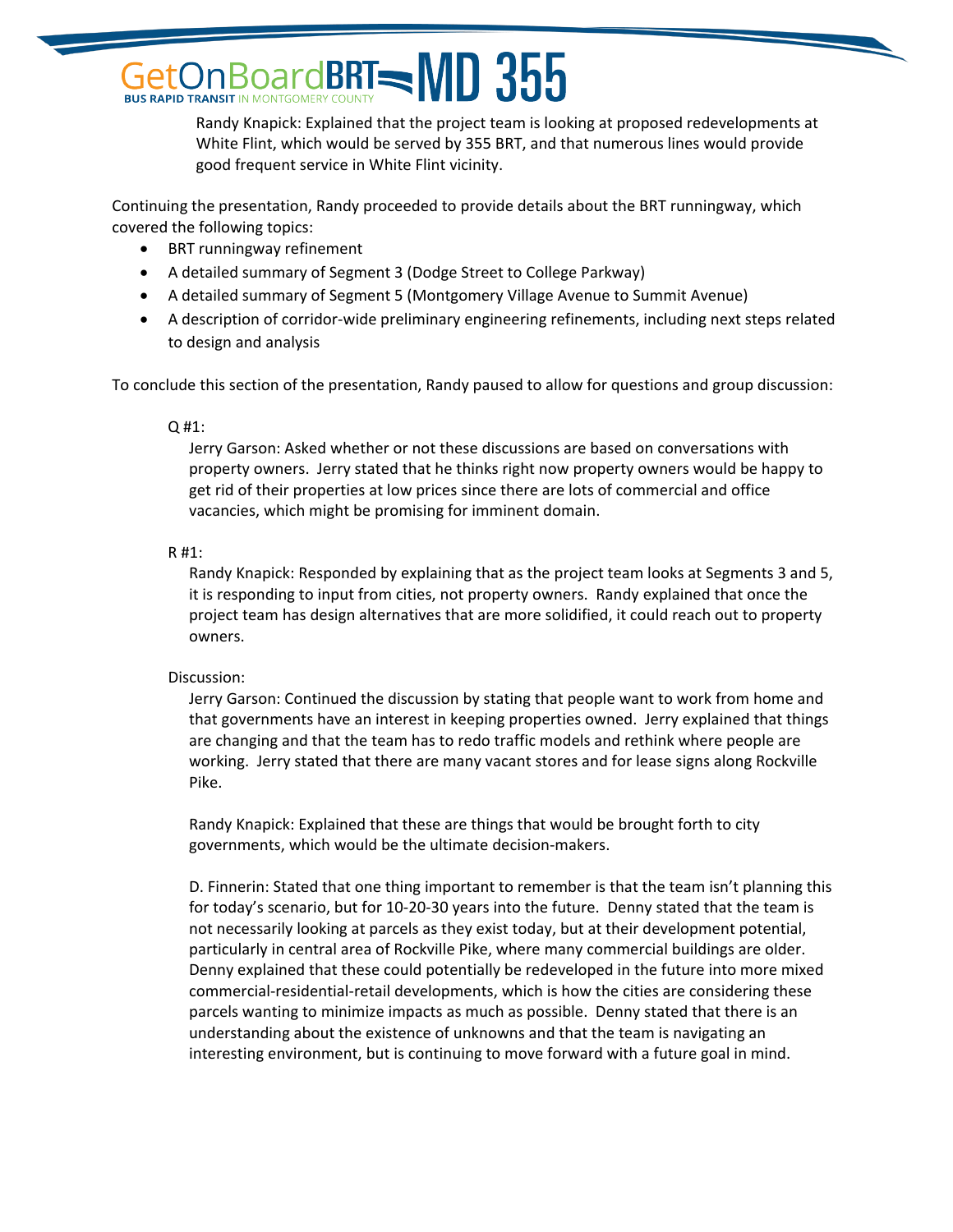# $\alpha$ ard**BRT=** $\text{M}$ **D 355 BUS RAPID TRANSIT IN MONTGOMERY COUNTY**

Jerry Garson: Stated that if we're looking into the future, we should be thinking about selfdriving vehicles. Jerry stated that most people would want to take these instead of transit and that this will likely happen soon after COVID is over. Jerry explained that Uber could potentially undercut the cost of a bus ride and that many people would not want to be on mass transit.

### $Q#2$ :

Abbe Milstein: Asked about the fact that it seems like changes you're talking about are making BRT less rapid, with more in-traffic running. Abbe stated that if we do too much of this, we won't have BRT.

#### R #2:

Corey Pitts: Responded by stating that this is a mischaracterization. Corey explained that we're only changing from one Segment (5), and that other segments are remaining the same. Corey stated that we're trying to make runningway in Segment 3 operate in both directions rather than just one and that overall the project team is trying to further enhance the service and be respectful of the fact that it runs through multiple jurisdictions, while also improving performance. Corey explained that there is potential for a BAT lane in Segment 5, speeding up service but also retaining access to businesses.

## Discussion:

Amy Ginsburg: Continued the discussion by stating that she wanted to see a single lane down through Bethesda. Amy asked if this plan has gone anywhere.

Corey Pitts: Explained that the project team did look at this during our last phase of work, specifically turning MD 355 into a managed roadway like Downtown Silver Spring (create the bus lane in peak direction, which means a loss of the median). Corey explained that the public was resoundingly not in favor of this plan, which resulted in the current proposal being for mixed traffic use. However, Corey stated that traffic volumes and patterns are changing so we're watching this with interest, as this could open up an opportunity to look at a BAT lane or multipurpose lane into Bethesda.

## Q #3:

Chat Participant: Asked for a definition of "BAT Lane."

## R #3:

Randy Knapick: Responded by stating that a BAT like is like taking a right lane and thinking of it as a bus-only lane, but that allows people entering and exiting businesses to use the lane and allows for turning traffic. Randy explained that this has been pioneered in use for multiple BRT systems around the country and can have very good operational effectiveness under the right circumstances.

Continuing the presentation, Randy proceeded to provide details about the plans and considerations for the BRT at Shady Grove Metro. He concluded this section of the presentation to allow for questions and group discussion:

Q #1: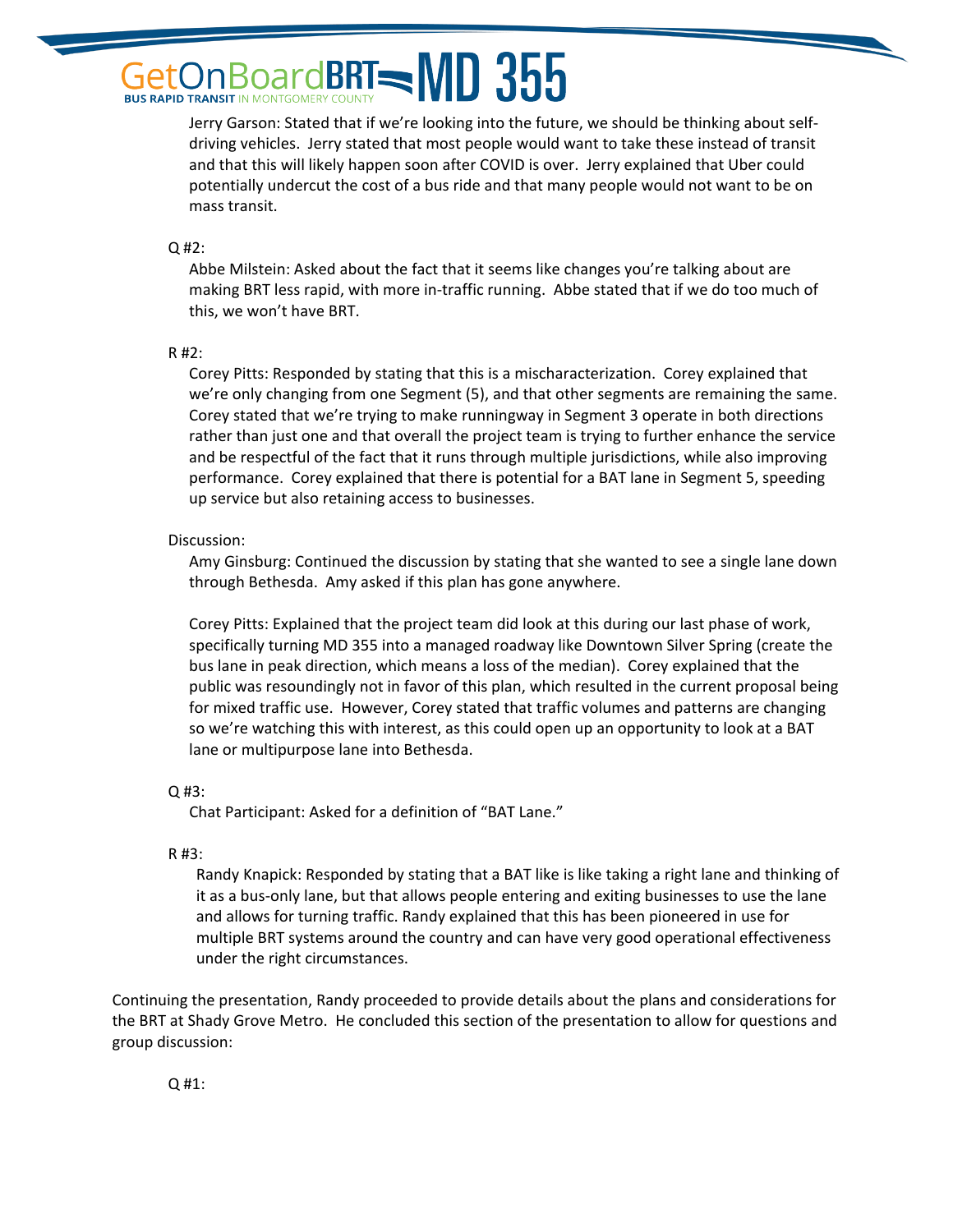# pardBRT=MD 355 **BUS RAPID TRANSIT IN MONTGOMERY COUNT**

Jerry Garson: Asked if WMATA is only going to serve Shady Grove every 30 minutes, why should there even be a bus going into Shady Grove? Jerry explained that ridership is down 90% there, and states that before we spend any money on this, we should wait until everything stabilizes so we know how to best invest in new service. Jerry stated that everything is changing and that he doesn't know how we can make plans assuming that everything is going to come back. Jerry stated that all indications are that Metro ridership is not coming back in the near future. Jerry asked if the project team has actually read the proposals for running trains to Shady Grove every half hour?

R #1:

Randy Knapick: Responded by stating that it's hard to predict how things are going to change in the long-term. Randy explained that having no BRT service at Shady Grove would mean missing one of the main destinations along the corridor. Randy stated that right now, the project team is looking at the data it has and is monitoring changes related to commuting and traffic patterns, and it is making sure we stay nimble to those and refine our vision accordingly.

# Discussion:

D. Finnerin: Continued the discussion by stating that Jerry can take comfort in the fact that we are not going to construction right away. Denny explained that we are still in preliminary design and that we do have time to adapt as necessary.

Continuing the presentation, Randy proceeded to provide details about the plans and considerations for the BRT at Montgomery College-Rockville. He concluded this section of the presentation to allow for questions and group discussion. There were no questions or comments from meeting attendees related to this portion.

Continuing the presentation, Randy proceeded to provide details about the plans and considerations for the BRT at Lakeforest Mall. He concluded this section of the presentation to allow for questions and group discussion:

Q #1:

Jerry Garson: Stated that he thinks relocating the transit center to Russell Ave makes sense. Jerry asked if the project team has talked with Fedex about their new hub to the northwest of the 355/124 junction? Jerry asked if the team has discussed with Fedex how many trucks they have and how they might impact the corridor?

R #1:

Denny Finnerin: Responded by stating that the team has talked with the City of Gaithersburg about this and it is something under consideration.

## Discussion:

Randy Knapick: Continued the discussion by stating that the team is considering putting additional stations in that area, and that the Fedex hub plays into it since it is a big job creator and major employer.